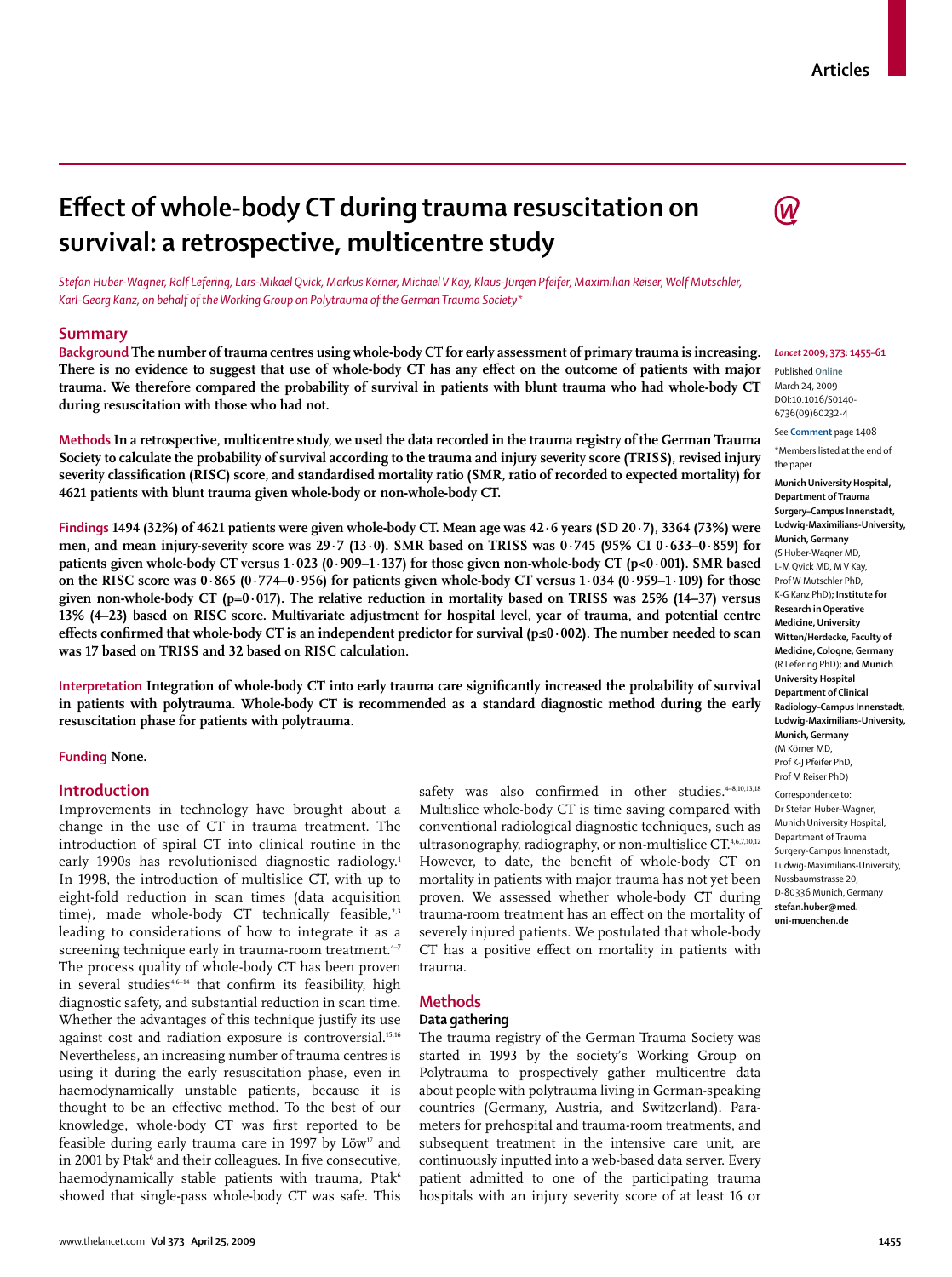who has been treated in the intensive care unit is recorded for the registry. Data are submitted to a central database that is hosted by the Institute for Research in Operative Medicine at the University of Witten/Herdecke, Cologne, Germany. Irreversible data anonymity is guaran teed for the patient and participating hospital. The registry records epidemiological, physiological, laboratory, diagnostic, operative, interventional, and intensive-care medical data, and injury-severity scores and outcome data.<sup>19</sup> The specific parameter whole-body CT has been recorded since 2002. We therefore analysed the database for 2002–04, containing information on 9259 patients.

Inclusion criteria were blunt trauma, injury-severity score of at least 16, and available information about whole-body CT during trauma-room treatment. Only those patients who were admitted directly from the incident scene, and not transferred from other hospitals, were included. 196 patients with penetrating trauma were excluded. This study has received the full approval of the ethics committee of the Ludwig-Maximilians-University of Munich, Germany.

Whole-body CT is an unenhanced CT of the head followed by contrast-enhanced CT of the chest, abdomen, and pelvis, including the complete spine. It can be done as single-pass or segmented whole-body CT. By contrast, no CT or only dedicated CT of one or combined body regions was done for non-whole body CT.

Whether or not a patient received whole-body CT depended on the type of CT scanners and local emergency-department protocol. Participating hospitals were free to choose their own diagnostic algorithms. Information about the location of the CT scanner (in or near the trauma room or in the department of radiology) is not recorded in the trauma registry. Detailed information about the specific assessment protocols, such as collimation, slice thickness, and delay after injection of contrast material, were not available. The time to complete a whole-body CT is not recorded in the registry and can be estimated to take about 6–16 min, depending on the local conditions for each trauma centre.<sup>10,12</sup>

## **Statistical analysis**

We did a descriptive data analysis that included a comparison of patients given whole-body CT with those given non-whole-body CT using two-sided  $\chi^2$  test and Mann-Whitney *U* test. We then did an outcome analysis to calculate the trauma and injury-severity score (TRISS), revised injury severity classification (RISC) score, and standardised mortality ratio (SMR; ratio of recorded to expected mortality). For comparison of mortality in patients given whole-body CT with those given non-whole-body CT, we chose a risk-adjusted approach (TRISS and RISC calculation). Survival was defined as survival to discharge.

TRISS was first introduced in 1983. It is used to roughly predict the probability of survival of a patient; it combines physiological and anatomical derangements that arise after injury. This score combines the revised trauma score,<sup>20</sup> which consists of on-the-scene Glasgow coma scale, systolic blood pressure, and respiratory rate, with the discharge diagnoses, age, and mechanism of trauma (blunt *vs* penetrating) based on the injury-severity score.<sup>21,22</sup> TRISS is the most widely used method for measurement of expected outcome in patients with trauma, and the probability of survival after blunt trauma is calculated with the following formula:<sup>22</sup>

## $1/(1+e^{-x})$ ; x=0 · 9544 × RTS – 0 · 0768 × ISS – 1 · 9052  $\times$ (AGE)–1·2470 (formula 1)

e is 2·7182818 (base of the natural logarithm [Euler's number]), RTS is revised trauma score, ISS is injury-severity score, and age is 0 for patients younger than 55 years, and 1 for those 55 years or older. Although TRISS is widely used, it has limitations. The main limitation is the reduced applicability due to missing physiological parameters, particularly the respiratory rate. This rate is not recorded by the emergency teams at the scene of the trauma in about 33% of cases in the trauma registry. Other variables with proven effect on the outcome, like the base excess or coagulatory parameters, are not used for calculation of TRISS.<sup>23</sup> When applied to the data in the registry, the TRISS-calculated prognosis is about 4–5% greater than the recorded mortality rate; therefore use of this score might result in an overestimation of the probability of death.

To increase the applicability and predictive accuracy, the Institute for Research in Operative Medicine developed the RISC score for calculation of the probability of death in patients with trauma. This score was developed with data from 2009 patients in the trauma registry (1993–2000) and has been validated for 3475 patients (2001–03). It is calculated on the basis of more variables than is TRISS (table 1). Other variables are substituted when values are missing—eg, missing partial thromboplastin time is substituted for thromboplastin time. RISC-score-adjusted outcome comparisons have been routinely reported every year by the trauma registry since 2003.<sup>24</sup> The probability of death is calculated with the following formula:

#### $1/(1+e^{-x})$ ; x=5 $\cdot$ 0 + coefficients (formula 2)

Area under the curve of the receiver operator characteristic is 0·906 (95% CI 0·895–0·918) for the RISC score and  $0.875$  ( $0.863-0.887$ ) for TRISS. Goodness of fit according to Hosmer and colleagues<sup>25</sup> is significantly better for the RISC score than for TRISS. Lefering's<sup>26</sup> calculations were based on valid data from about 5000 patients in the trauma registry that could be used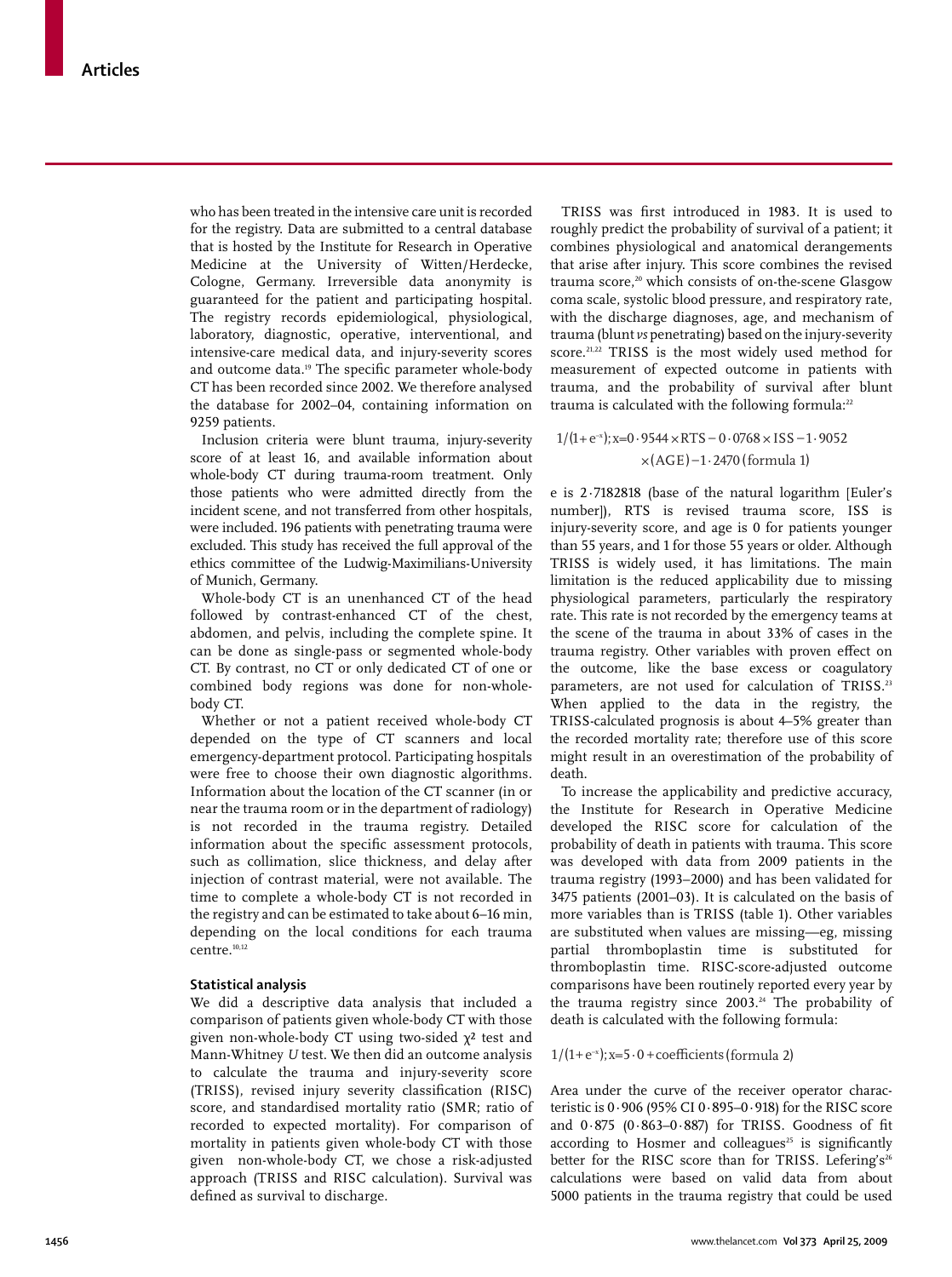|                                                                                                                                                                                                                                           | Coefficient |  |
|-------------------------------------------------------------------------------------------------------------------------------------------------------------------------------------------------------------------------------------------|-------------|--|
| Age (years)                                                                                                                                                                                                                               |             |  |
| $55 - 64$                                                                                                                                                                                                                                 | $-1.0$      |  |
| 65-74                                                                                                                                                                                                                                     | $-2.0$      |  |
| $\geq$ 75                                                                                                                                                                                                                                 | $-2.3$      |  |
| <b>New ISS (points)</b>                                                                                                                                                                                                                   |             |  |
| 1-75 (per point)                                                                                                                                                                                                                          | $-0.03$     |  |
| Head injury (AIS points)                                                                                                                                                                                                                  |             |  |
| $\overline{4}$                                                                                                                                                                                                                            | $-0.5$      |  |
| 5/6                                                                                                                                                                                                                                       | $-1.8$      |  |
| Limb injury (AIS points)                                                                                                                                                                                                                  |             |  |
| 5                                                                                                                                                                                                                                         | $-1.0$      |  |
| <b>GCS</b> (points)                                                                                                                                                                                                                       |             |  |
| $3 - 5$                                                                                                                                                                                                                                   | $-0.9$      |  |
| PTT(s)                                                                                                                                                                                                                                    |             |  |
| $40 - 49$                                                                                                                                                                                                                                 | $-0.8$      |  |
| 50-79                                                                                                                                                                                                                                     | $-1.0$      |  |
| >80                                                                                                                                                                                                                                       | $-1.2$      |  |
| Base excess (mmol/L)                                                                                                                                                                                                                      |             |  |
| $-9.0$ to $-19.9$                                                                                                                                                                                                                         | $-0.8$      |  |
| $\leq -20$                                                                                                                                                                                                                                | $-2.7$      |  |
| Cardiorespiratory arrest                                                                                                                                                                                                                  |             |  |
| Yes                                                                                                                                                                                                                                       | $-2.5$      |  |
| Bleeding signs (n)*                                                                                                                                                                                                                       |             |  |
| 1                                                                                                                                                                                                                                         | $-0.4$      |  |
| $\overline{2}$                                                                                                                                                                                                                            | $-0.8$      |  |
| 3                                                                                                                                                                                                                                         | $-1.6$      |  |
| Constant                                                                                                                                                                                                                                  | 5.0         |  |
| AIS=abbreviated injury scale. GCS=Glasgow coma scale. ISS=injury-severity score.<br>PTT=partial thromboplastin time. *Systolic blood pressure <90 mm Hq, or<br>haemoglobin concentration <90 g/L or ≥ 10 units of packed red blood cells. |             |  |

*Table 1:* Revised injury severity classification (RISC) score

for calculation of TRISS or RISC score, or both. Comparison of these two scores shows better precision, discrimination, and calibration for the RISC score than for TRISS.24–27

RISC and TRISS scores were used to deduce the expected mortality for inclusion in calculation of SMR. If SMR is 1, then the calculated mortality rate is identical to the recorded rate; less than 1 means that more patients than expected survive; and a ratio greater than 1 means fewer patients than predicted survive. We calculated 95% CIs when appropriate. Significance was assessed at p<0·05. We did the statistical analysis using SPSS (version 15.0).

To find out whether whole-body CT is significantly associated with the risk of death, we calculated logistic regression models in which this CT had been tested with the well known prognostic indices of TRISS, RISC score (models 1 and 2), and other potential interfering factors like hospital level (I, II, or III) or year of the trauma (models 3 and 4). We did sensitivity analysis for potential centre effects by assessing whole-body CT×hospital interaction terms, with inclusion of the term hospital as an independent predictor in the logistic regression

|                                                              | Total (n=4621) | Whole-body CT<br>$(n=1494)$ | Non-whole-body p value<br>$CT (n=3127)$ |         |
|--------------------------------------------------------------|----------------|-----------------------------|-----------------------------------------|---------|
| Age (years)                                                  | 42.6(20.7)     | 42.5(20.3)                  | 42.7(20.8)                              | 0.85    |
| Men                                                          | 3364 (73%)     | 1098 (74%)                  | 2267 (73%)                              | 0.49    |
| Prehospital                                                  |                |                             |                                         |         |
| Shock on scene (SBP<br>$<$ 90 mm Hq)                         | 970 (21%)      | 353 (24%)                   | 616 (20%)                               | 0.004   |
| Intubation                                                   | 2740 (59%)     | 1035 (69%)                  | 1704 (55%)                              | < 0.001 |
| GCS on scene (points)                                        | $10-3(4-8)$    | 9.9(4.8)                    | 10.4(4.8)                               | 0.002   |
| Trauma room/in hospital                                      |                |                             |                                         |         |
| Shock on admission<br>$(SBP < 90$ mm Hq)                     | 707 (15%)      | 260 (17%)                   | 444 (14%)                               | 0.005   |
| Haemoglobin concentration (q/L)                              | 113 (30)       | 110 (28)                    | 114 (30)                                | < 0.001 |
| Thromboplastin time (%)                                      | 74.9(23.3)     | 73.1(22.3)                  | 75.9(23.8)                              | < 0.001 |
| Base excess (mmol/L)                                         | $-3.7(5.0)$    | $-4.1(4.8)$                 | $-3.5(5.1)$                             | <0.001  |
| Time from trauma-room<br>admission to CT (min)               | 41.7(33.9)     | 35.5(26.5)                  | 46.6(37.5)                              | < 0.001 |
| Operation                                                    | 3581 (78%)     | 1264 (85%)                  | 2258 (72%)                              | < 0.001 |
| Massive blood transfusion until<br>ICU (≥10 PRBC transfused) | 425 (9%)       | $160(11\%)$                 | 266 (9%)                                | 0.015   |
| Multiorgan failure*                                          | 1229 (27%)     | 569 (38%)                   | 644 (21%)                               | < 0.001 |
| Ventilation time (days)                                      | 8.7(12.8)      | 10.2(14.1)                  | 7.9(12.1)                               | < 0.001 |
| ICU stay (days)                                              | 12.5(14.7)     | 14.2(15.6)                  | 11.7(14.2)                              | < 0.001 |
| Hospital stay (days)                                         | 26.0(30.2)     | 28.2(33.4)                  | 25.0(28.4)                              | 0.002   |
| Abbreviated injury scale $(\geq 3)$                          |                |                             |                                         |         |
| Head                                                         | 2768 (60%)     | 884 (59%)                   | 1882 (60%)                              | 0.51    |
| Thorax                                                       | 2625 (57%)     | 1035 (69%)                  | 1589 (51%)                              | < 0.001 |
| Abdomen                                                      | 1049 (23%)     | 390 (26%)                   | 660 (21%)                               | < 0.001 |
| Extremities                                                  | 1687 (37%)     | 614 (41%)                   | 1073 (34%)                              | < 0.001 |
| Injury-severity score (points)                               | 29.713.0       | 32.4(13.6)                  | 28.4(12.4)                              | < 0.001 |
| Mortality rate                                               |                |                             |                                         |         |
| 24h                                                          | 518 (11%)      | 146 (10%)                   | 372 (12%)                               | 0.038   |
| Overall                                                      | 998 (22%)      | 306 (21%)                   | 691 (22%)                               | 0.21    |

Data are number (%) or mean (SD), unless otherwise indicated. GCS=Glasgow Coma Scale. ICU=intensive care unit. PRBC=packed red blood cells. SBP=systolic blood pressure. \*Defined as organ failure of two systems of >2 sepsis-related organ-failure assessment-score points for at least 2 days.<sup>2</sup>

*Table 2:* **Characteristics of patients with polytrauma with information about CT during trauma-room treatment**

models. The dependent (target) variable was hospitalrelated mortality. To correctly include these probabilities into the logistic model, we transformed them with the inverse logistic function:

 $x=ln[1/p-1]$ 

in which p is the score probability and x is identical to that in formulas 1 and 2 into values that were appropriate for logistic modelling. We analysed each prognostic score separately.

#### **Role of the funding source**

There was no funding for this study. The corresponding author had full access to all the data in the study and had final responsibility for the decision to submit for publication.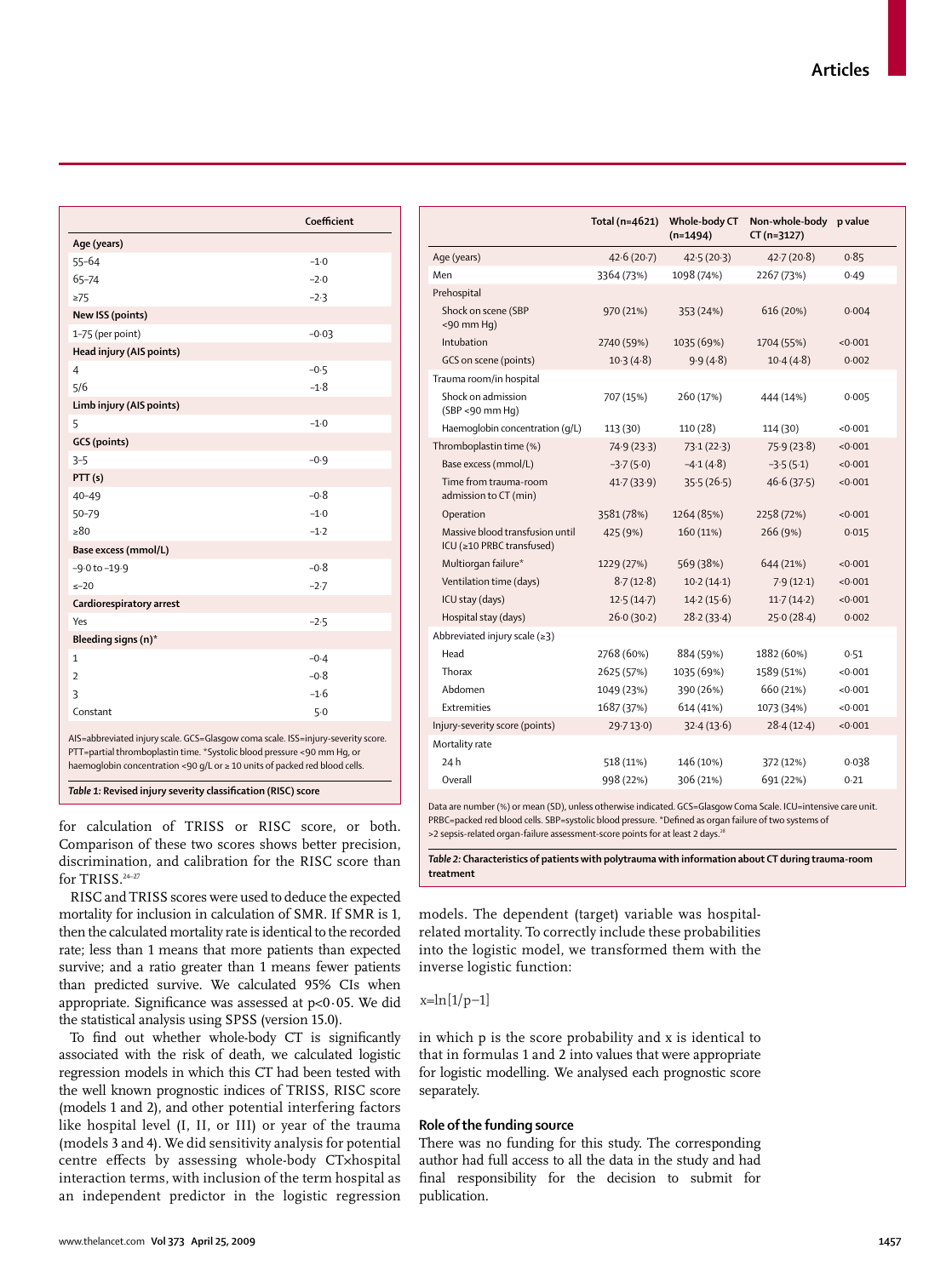## **Results**

4621 of 9259 patients met the inclusion criteria. 1494 (32%) of 4621 patients underwent whole-body CT during early resuscitation phase, 3127 (68%) did not. 697 (22%) of 3127 patients assigned to non-whole-body CT did not undergo any kind of CT and 2430 (78%) were given selective organ CTs (2024 [83%] head, 863 [36%] thorax, 627 [26%] abdomen, 416 [17%] pelvis, and 960 [40%] spine).

The mean time from trauma-room admission to starting whole-body CT was significantly shorter than that for non-whole-body CT (table 2). We did not note anv adverse effects that could be attributed to whole-body CT. The TRISS method could be applied to 2259 of 4621 patients meeting the inclusion criteria. 800 patients with TRISS prognosis received whole-body CT, 1459 did





Grey columns represent the recorded mortality rates. Error bars represent 95% CI. Green bars show that the recorded mortality rates are lower than the predicted rates. Red bars show that the recorded mortality rates are higher than the predicted rates. RISC=revised injury severity classification. TRISS=trauma and injury severity score.

|                                       | Regression coefficient $\beta$ | p value | Odds ratio (e <sup>B</sup> ; 95% CI) |  |
|---------------------------------------|--------------------------------|---------|--------------------------------------|--|
| Model 1: TRISS+whole-body CT (n=2259) |                                |         |                                      |  |
| TRISS*                                | $-0.62$                        | <0.001  | $0.54(0.51 - 0.58)$                  |  |
| Whole-body CT                         | $-0.42$                        | 0.002   | $0.66(0.50-0.86)$                    |  |
| Constant                              | $-0.34$                        | <0.001  | $\ddotsc$                            |  |
| Model 2: RISC+whole-body CT (n=4113)  |                                |         |                                      |  |
| RISC score*                           | 0.92                           | <0.001  | $2.50(2.35 - 2.66)$                  |  |
| Whole-body CT                         | $-0.37$                        | <0.001  | $0.69(0.58 - 0.85)$                  |  |
| Constant                              | $-0.02$                        | < 0.81  |                                      |  |
|                                       |                                |         |                                      |  |

RISC=revised injury severity classification. TRISS=trauma and injury severity score. \*Inverse logistic transformation of the predicted outcome probability of TRISS (survival) or RISC score (mortality).

*Table 3:* **Logistic regression models 1 (TRISS+whole-body CT) and 2 (RISC score+whole-body CT)**

not. The recorded mortality rate for patients given whole-body CT was 138 (17%) and was significantly lower than the 186 (23%) predicted with TRISS ( $p<0.001$ ). The absolute risk reduction was 5·9%, representing a relative reduction of 25% (95% CI 14–37). For 1459 patients given non-whole-body CT, the recorded mortality rate was 255 (18%) and higher than 250 (17%) predicted with TRISS ( $p=0.66$ ). The SMR for 800 patients given whole-body CT was  $0.745$  ( $0.633-0.859$ ), which meant that the recorded mortality rate was significantly lower than that predicted with TRISS. The SMR for 1459 patients given non-whole-body CT was 1·023 (0·909–1·137) with a recorded mortality rate higher than predicted with TRISS (figure). The number needed to treat or, better, the number needed to scan based on TRISS was 17 for whole-body CT.

The RISC calculation could be done in 4113 patients. 1400 patients with RISC prognosis received whole-body CT, 2713 did not. The recorded mortality rate for patients given whole-body CT was 279 (20%) and thus significantly lower than 322 (23%) predicted with the RISC score ( $p=0.017$ ). The absolute risk reduction was  $3.1\%$ , representing a relative reduction in mortality of 13% (95% CI 4–23). The recorded mortality rate was 578 (21%) of 2713 patients given non-whole-body CT and higher than 559 (21%) predicted with the RISC score ( $p=0.42$ ). The SMR for 1400 patients given whole-body CT was  $0.865$  ( $0.774-0.956$ ), which meant that the recorded mortality rate was significantly lower than that predicted with the RISC score. The SMR for the 2713 patients given non-whole-body CT was 1·034 (0.959-1.109); therefore, the recorded mortality rate was higher than predicted with the RISC score (figure). The number needed to scan based on the RISC score was 32 for whole-body CT. The non-overlapping CIs of SMR for TRISS and RISC-score calculations show that the recorded differences are significant.

Logistic regression analysis of whole-body CT with the well known prognostic indices of TRISS or RISC score showed that this CT is an independent predictor for survival that significantly adds predictive power to the model ( $p \le 0.002$ ). Table 3 shows the results of models 1 (TRISS+whole-body CT) and 2 (RISC score+whole-body CT). The size of the effect suggests that the odds of survival could be increased by about a third if whole-body CT is done. The same effect was noted with models 3 and 4 for logistic regression analysis (table 4; table 5) even with additional adjustment for hospital level and year of trauma. The findings remained stable and robust even after adjustment for potential centre effects.

#### **Discussion**

The probability of survival, based on TRISS, RISC-score, and SMR, increased significantly for patients given whole-body CT compared with non-whole-body CT. The mean injury-severity score for patients with severe blunt trauma in our study was similar to that in other studies on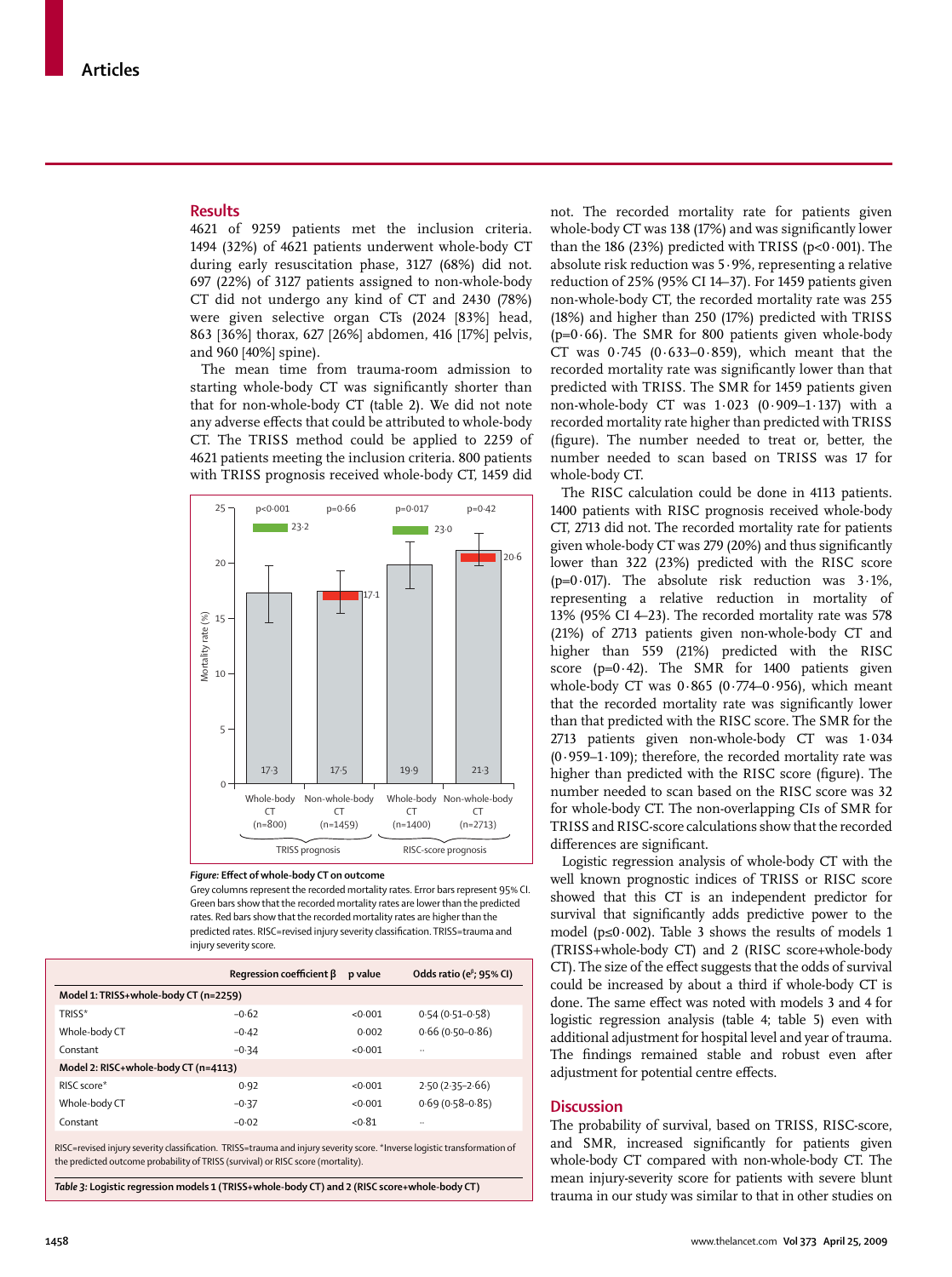|                  | Regression<br>$coefficient \beta$ | p value | Odds ratio<br>(e <sup><math>\beta</math></sup> ; 95% CI) |
|------------------|-----------------------------------|---------|----------------------------------------------------------|
| TRISS*           | $-0.62$                           | < 0.001 | $0.54(0.51 - 0.58)$                                      |
| Whole-body CT    | $-0.42$                           | 0.002   | $0.66(0.50-0.86)$                                        |
| Level            |                                   |         |                                                          |
| I (reference)    |                                   | 0.67    |                                                          |
| $\mathbf{I}$     | 0.08                              | 0.62    | $1.08(0.80 - 1.47)$                                      |
| Ш                | 0.38                              | 0.44    | $1.46(0.57 - 3.76)$                                      |
| Year             |                                   |         |                                                          |
| 2002 (reference) |                                   | 0.73    |                                                          |
| 2003             | 0.11                              | 0.50    | $1.12(0.82 - 1.52)$                                      |
| 2004             | $-0.01$                           | 0.99    | $1.00(0.74 - 1.35)$                                      |
| Constant         | $-0.39$                           | 0.002   |                                                          |

| TRISS=trauma and injury severity score. *Inverse logistic transformation of the |  |
|---------------------------------------------------------------------------------|--|
| TRISS-predicted probability of survival.                                        |  |

*Table 4:* **Logistic regression model 3 (TRISS+whole-body CT+level of hospital+year) based on data from 2259 patients**

whole-body CT.7,12 Patients given whole-body CT had a significantly higher injury-severity score than did those given non-whole-body CT (table 2). Furthermore, the mean time from trauma-room admission to beginning whole-body CT was significantly shorter than for an organ-selective CT. This difference could be explained by the fact that more CT scanners are located inside or near the trauma room and an increasing number of trauma centres do whole-body CT during the early resuscitation phase. Of note, every fifth patient who underwent whole-body CT was in shock at the scene of the trauma and every sixth patient at the time of trauma-room admission.

To estimate radiation exposure, an effective radiation dose is assumed to be 10–20 mSv for a whole-body CT, 5–16 mSv for a selective-organ CT, and 2 mSv for a conventional radiography series (chest, vertebral column, pelvis).<sup>29</sup> However, the effective dose for particular organs can accumulate and thereby potentially increase an individual's risk of cancer.<sup>30</sup> Despite the patient's size, the dose is strongly dependent on parameters and protocols used for CT.<sup>14,31</sup> Comparison of different protocols for whole-body CT shows that those for single-pass acquisition result in lower radiation exposure than do segmented, partially overlapping protocols.<sup>14,31</sup>

Whole-body CT is associated with greater radiation exposure than is CT targeted to a particular organ and anatomical area. The potentially harmful effects of increased radiation exposure have to be weighed against the better diagnostic accuracy of the whole-body technique. Even if increased risk of developing cancer years or decades later cannot be neglected, a swift, accurate, and comprehensive diagnosis is mandatory in critically injured patients. To justify the increased radiation exposure, the potential gain in diagnostic safety should ideally result in an increased probability of survival. Salim and colleagues<sup>13</sup> showed that whole-body

|                                                                                                                                    | Regression<br>$coefficient \beta$ | p value | Odds ratio<br>$(e^{\beta}$ ; 95% CI) |
|------------------------------------------------------------------------------------------------------------------------------------|-----------------------------------|---------|--------------------------------------|
| RISC score*                                                                                                                        | 0.92                              | <0.001  | $2.50(2.35-2.66)$                    |
| Whole-body CT                                                                                                                      | $-0.38$                           | 0.001   | $0.69(0.55 - 0.85)$                  |
| Level                                                                                                                              |                                   |         |                                      |
| I (reference)                                                                                                                      |                                   | 0.96    |                                      |
| $\mathbf{II}$                                                                                                                      | 0.11                              | 0.93    | $1.01(0.79-1.30)$                    |
| Ш                                                                                                                                  | $-0.12$                           | 0.81    | $0.89(0.35 - 2.29)$                  |
| Year                                                                                                                               |                                   |         |                                      |
| 2002 (reference)                                                                                                                   | $\ddotsc$                         | 0.68    |                                      |
| 2003                                                                                                                               | 0.06                              | 0.62    | $1.06(0.84 - 1.35)$                  |
| 2004                                                                                                                               | $-0.05$                           | 0.70    | $0.95(0.75 - 1.22)$                  |
| Constant                                                                                                                           | $-0.02$                           | 0.82    |                                      |
| RISC=revised injury severity classification. *Inverse logistic transformation of the<br>RISC-score-predicted probability of death. |                                   |         |                                      |

*Table 5:* **Logistic regression model 4 (RISC+whole-body CT+level of hospital+year) based on data from 4113 patients**

CT resulted in a change of treatment in 19% of 1000 patients without obvious external signs of injuries. Deunk and co-workers<sup>32</sup> reported that chest or abdominal CT resulted in a change of treatment in up to 34% of patients with blunt trauma.

We chose a risk adjustment method by calculating TRISS, RISC score, and SMR to compare patients given whole-body CT with those given the non-whole-body technique. However, score-based prognosis can only adjust for injury severity. Additional confounding factors could be the dedication of a centre to trauma care, level of hospital, experience of surgeons, or therapeutic improvements over time. Not all of these factors could be measured validly and thus could not be accounted for. But multivariate analysis that takes into account the hospital level and year of trauma showed that the association of whole-body CT with improved outcome is still substantial. We are aware that our findings show associations rather than causalities. Our findings suggest that integration of whole-body CT into the early trauma resuscitation phase has an advantage on the endpoint of survival.

The crucial factor in whole-body CT is not the exposure of radiation but the early realisation and implementation of the findings to the critically injured patient. We postulate that the earlier the emergency team knows the definitive pattern of injury, the sooner a prioritised therapeutic plan can be developed and realised for the benefit of the patient. Therefore whole-body CT, if done early, can replace conventional radiography with a considerable amount of time saved.<sup>33</sup>

Use of whole-body CT does not mean that use of standard techniques, such as ultrasonography and conventional radiography, will decrease. These techniques are well established and reasonable, and should be used as adjuncts to whole-body CT or as a backup in case of CT failure (ie, complete shutdown or breakdown of CT before or during the procedure). In our opinion whole-body CT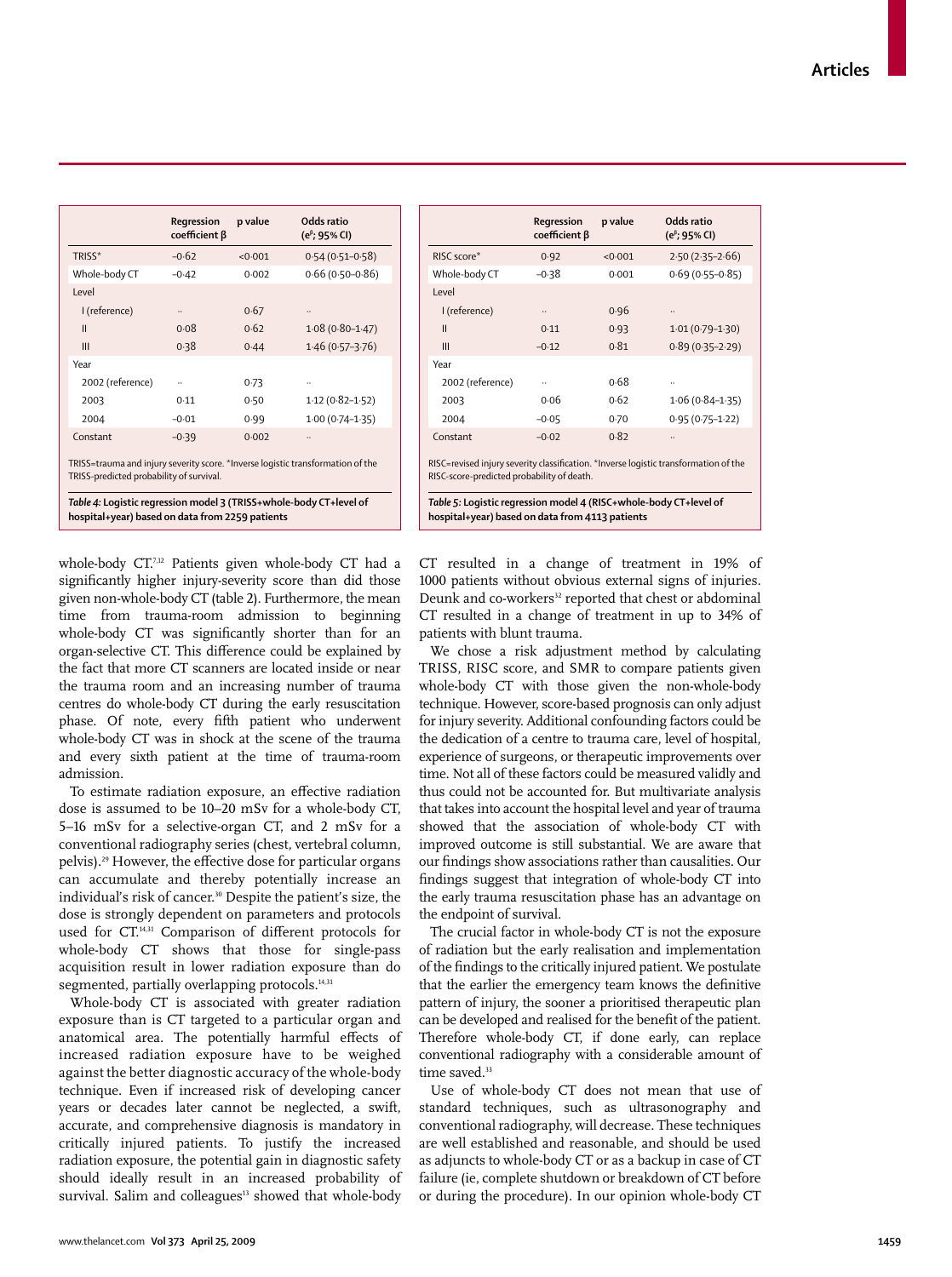is the most comprehensive diagnostic method and should be part of a modified advanced trauma life-support-based treatment.

To achieve a synergistic effect that increases the probability of survival in major trauma, an existing, functional, and structured trauma room work flow is needed in which early whole-body CT is an integral part. Whole-body CT without an effective, structured, and targeted resuscitative treatment will not increase the survival rate.

Our results show the importance of having a CT scanner near the trauma room. In our opinion, when planning or rebuilding emergency departments, CT scanners should be placed close to or, at best, in the trauma room.

Our study has several limitations that might bias the results. It was not done prospectively. Because of missing data in the trauma registry, calculations of TRISS could be done in only 2259 (49%) and RISC score in 4113 (89%) of 4621 patients. Since the participating hospitals choose their own diagnostic workup, indications for or against whole-body CT were not clearly defined. The registry does not have information about structural differences of the participating hospitals, such as the location of the CT scanner and transportation times between the trauma room and CT suite. We also do not have information about CT protocols, type of contrast enhancement, or any data about radiation doses for the hospitals. Furthermore we do not know which hospital, and to what extent, has implemented the principles of advanced trauma life support. Potentially different intercentre consistency in grading injuries (abbreviated injury scale or injury-severity score) might also bias our results. The substantial geographic and structural differences between regions and federal states in Germany might have additional and unquantifiable effects on our results. Furthermore, residual confounding could be caused by preferential selection of likely survivors in centres with better equipment or highly developed protocols to select and undertake whole-body CT in patients who might benefit, or by the level of experience of the attending doctors within a centre to prefer whole-body CT and hence provide better care to those patients given this CT.

The results of our study need to be confirmed in a randomised controlled trial in which the safety issues (radiation doses), treatments as a consequence of whole-body CT, and the costs and benefits are rigorously and prospectively assessed.

Despite these limitations, our results indicate that the probability of survival for patients with major trauma can be significantly increased by use of whole-body CT. On the basis of our findings, we recommend that whole-body CT should be integrated into the early resuscitation phase of severely injured patients as a standard and basic diagnostic method.

## **Contributors**

SHW and KGK participated in the idea, planning, data analysis and interpretation, statistical analysis, and writing the report. RL participated in the planning, data analysis and interpretation, statistical analysis, and writing the report (methods, results, and discussion). LMQ participated in the data analysis and interpretation, searching for publications, and writing the report. MK participated in data interpretation, searching for publications, and writing the report (radiological part). MVK participated in data interpretation, language support, and writing the report. KJP and MR participated in data interpretation and writing the report (radiological part). WM participated in data analysis and interpretation, statistical analysis, and writing the report. All authors have seen and approved the final version of the report.

#### **Working Group on Polytrauma–German Trauma Society (Deutsche Gesellschaft für Unfallchirurgie, DGU, Sektion Notfall-, Intensivmedizin und Schwerverletztenversorgung, NIS)**

A Seekamp (chairman) S Ruchholtz (chairman), R Lefering and T Paffrath (both chairmen of Trauma Registry working subgroup).

#### **Participating hospitals**

Universitätsklinik der RWTH Aachen; Zentralklinikum Augsburg; Kreiskrankenhaus Bad Hersfeld; Charité-Campus Virchow-Klinikum Berlin; Martin-Luther-Krankenhaus Berlin; Klinikum Berlin-Buch; BG-Unfallklinik Berlin-Mahrzahn; Krankenanstalten Gilead Bielefeld; BG-Klinik Bochum Bergmannsheil; Knappschaftskrankenhaus der Ruhr-Universität Bochum; Friedrich-Wilhelms-Universität Bonn; Zentralkrankenhaus Sankt-Jürgen-Straße Bremen; Zentralkrankenhaus Bremen Ost; Klinikum Bremerhaven-Reinkenheide; Allgemeines Krankenhaus Celle; Klinikum Chemnitz; Klinikum Dessau; Klinikum Lippe-Detmold; Krankenhaus Dresden-Neustadt; Technische Universität Dresden; Krankenhaus Dresden-Friedrichstadt; Heinrich-Heine-Universität Düsseldorf; Klinikum Erfurt; Kreiskrankenhaus Eschwege; Universitätsklinikum Essen; Evang. Krankenhaus Lutherhaus Essen; BG Unfallklinik Frankfurt/Main; Universitätsklinik Frankfurt/Main; Klinikum Frankfurt/Oder; Klinikum Fürth; Johanniter-Krankenhaus Geesthacht; Städtisches Klinikum Görlitz; Klinik an Eichert Göppingen; Georg-August-Universität Göttingen; Universität Graz (Österreich); Allg Unfallvericherungsanstalt Graz (Österreich); Kreiskrankenhaus Grevenbroich; Universitätsklinik Groningen (Niederlande); Kreiskrankenhaus Gummersbach; BG-Unfallkrankenhaus Hamburg; Kreiskrankenhaus Hameln; Medizinische Hochschule Hannover; Krankenhaus Hannover-Nordstadt; Friederikenstift Hannover; Ev Krankenhaus Hattingen; Orthopäd. Universitätsklinik Heidelberg; St Bernward Krankenhaus Hildesheim; Universität des Saarlandes Homburg/Saar; Waldviertel Klinikum Horn (Österreich); LKH Judenburg-Knittelfeld (Österreich); Städt. Klinikum Karlsruhe; Christian-Albrechts-Universität Kiel; Chirurgischer Lehrstuhl der Universität zu Köln; Städt. Klinikum Köln-Merheim; Allg öff Krankenhaus Krems/Donau (Österreich); Städt. Klinikum St. Georg Leipzig; Universität Leipzig; Ev. Krankenhaus Lengerich; Allg öffentl. Krankenhaus Linz (Österreich); Ev. Krankenhaus Lippstadt; Universitätsklinikum Lübeck; BG Unfallklinik Ludwigshafen; St.-Marien-Hospital Lünen; Krankenhaus Altstadt; Städt. Klinikum Magdeburg; Otto-von-Guericke-Universität Magdeburg; Johannes-Gutenberg-Universität Mainz; Universitätsklinikum Mannheim; Universität Marburg; Klinikum Minden; Krankenhaus Maria Hilf Mönchengladbach; Klinikum der Universität München–Chirurgische Klinik–Campus

Innenstadt–Ludwig–Maximilians-Universität München/LMU; Städt. Krankenhaus München-Harlaching; Westfälische Wilhelms-Universität Münster; BG-Unfallklinik Murnau; Lukaskrankenhaus der Städt. Kliniken Neuss; Marienhospital Osnabrück; Vogtland Klinikum Plauen; Klinikum Remscheid; Klinikum Rosenheim; Sana-Krankenhaus Rügen; St Johanns-Spital - Landeskrankenhaus Salzburg (Österreich); Diakonissenkrankenhaus Schwäbisch Hall; Kreiskrankenhaus Soltau; Johanniter-Krankenhaus der Altmark Stendal; Kreiskrankenhaus Traunstein; BG-Unfallklinik Tübingen; Bundeswehrkrankenhaus Ulm; Universitätsklinik Ulm; Klinikum der Stadt Villingen-Schwenningen; Klinikum Weiden/Opfz; Asklepios Kreiskrankenhaus Weißenfels; Donauspital Wien (Österreich); Ferdinand-Sauerbruch-Klinikum Wuppertal; Julius-Maximilians-Universität Würzburg; Universitätsspital ETH Zürich (Schweiz); Rettungsstelle Zusmarshausen.

#### **Confl ict of interest statement**

We declare that we have no conflict of interest.